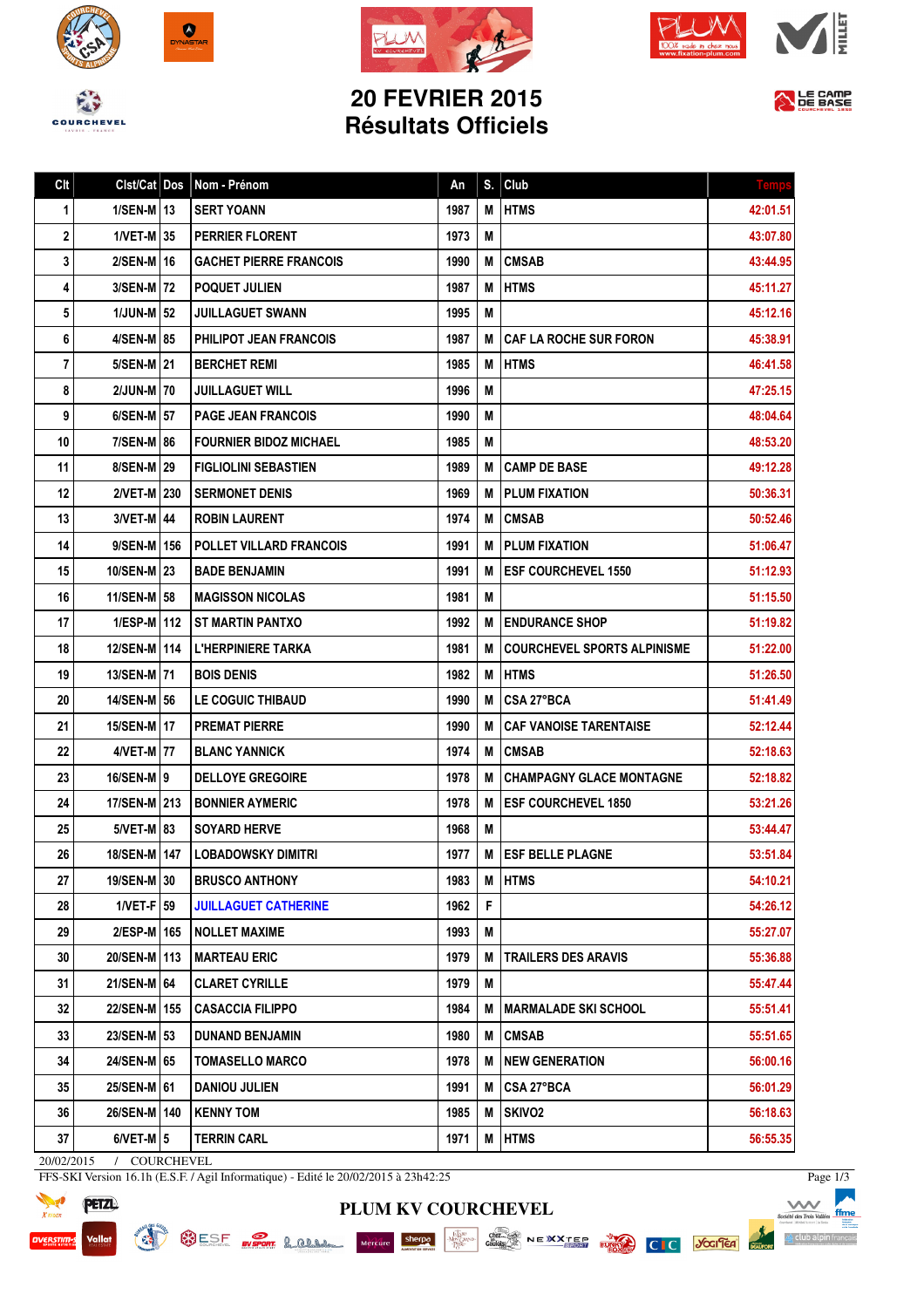| Clt | Cist/Cat Dos   | Nom - Prénom                    | An   | S. | Club                               | <b>Temps</b> |
|-----|----------------|---------------------------------|------|----|------------------------------------|--------------|
| 38  | 7/VET-M 239    | <b>LUSSIANA JEAN CHRISTOPHE</b> | 1964 | M  | <b>CAF ARAVIS</b>                  | 56:59.41     |
| 39  | $2/VET-F$ 67   | <b>DUC STEPHANIE</b>            | 1975 | F  | <b>VEO 2000</b>                    | 57:06.15     |
| 40  | 8/VET-M   18   | <b>LECERF LAURENT</b>           | 1971 | M  | <b>MERIBEL SPORT MONTAGNE</b>      | 58:22.63     |
| 41  | 27/SEN-M   102 | <b>ROUSSIGNE SEBASTIEN</b>      | 1988 | M  | <b>CAF ALBERTVILLE</b>             | 58:28.14     |
| 42  | 9/VET-M   101  | <b>LEFRANCOIS JEAN LUC</b>      | 1965 | M  |                                    | 58:42.16     |
| 43  | 10/VET-M   121 | <b>FARGIER OLIVIER</b>          | 1969 | M  | <b>COURCHEVEL SPORTS ALPINISME</b> | 58:43.96     |
| 44  | 11/VET-M   142 | <b>MERRANT JEAN YVES</b>        | 1961 | M  | <b>CAF ALBERTVILLE</b>             | 58:53.58     |
| 45  | 28/SEN-M   168 | <b>MILLANT PIERRE EDOUARD</b>   | 1988 | M  |                                    | 59:02.10     |
| 46  | 29/SEN-M 179   | <b>GIRARDIN EMMANUEL</b>        | 1978 | M  |                                    | 59:03.24     |
| 47  | 12/VET-M   120 | <b>BENOIT MICKAEL</b>           | 1975 | M  | <b>ESF COURCHEVEL 1850</b>         | 59:08.02     |
| 48  | $3/JUN-M$ 162  | <b>VIALLY MAXENCE</b>           | 1997 | M  |                                    | 59:30.89     |
| 49  | 1/SEN-F   157  | <b>LE ROUX CHARLOTTE</b>        | 1990 | F  | <b>ESF GRAND BORNAND</b>           | 59:31.89     |
| 50  | 13/VET-M 195   | <b>DOMERGUE BERNARD</b>         | 1958 | M  | ESF AIME 2000                      | 59:34.05     |
| 51  | 14/VET-M 178   | <b>PELERIN BENOIT</b>           | 1973 | M  |                                    | 59:42.34     |
| 52  | 15/VET-M 241   | <b>MORARD BERNARD</b>           | 1957 | M  | <b>CAF ALBERTVILLE</b>             | 59:47.55     |
| 53  | 16/VET-M   154 | <b>POTTIER GUILLAUME</b>        | 1973 | M  |                                    | 59:56.16     |
| 54  | 30/SEN-M   11  | <b>CORNU SULIVAN</b>            | 1984 | M  |                                    | 59:58.24     |
| 55  | 31/SEN-M   164 | <b>MICHEL SEBASTIEN</b>         | 1984 | M  | <b>PLUM FIXATION</b>               | 1h00:13.35   |
| 56  | 17/VET-M   116 | USANNAZ JEAN NOEL               | 1970 | M  | <b>ESF COURCHEVEL 1550</b>         | 1h00:55.38   |
| 57  | 3/VET-F 145    | <b>LATHURAZ VERONIQUE</b>       | 1968 | F  |                                    | 1h01:07.41   |
| 58  | 18/VET-M   103 | DE THIERSANT PASCAL             | 1962 | M  | <b>COURCHEVEL SPORTS ALPINISME</b> | 1h01:25.47   |
| 59  | 19/VET-M 172   | <b>ZAMBON THIERRY</b>           | 1962 | M  |                                    | 1h01:52.04   |
| 60  | 20/VET-M 262   | <b>CHAMBARD DOMINIQUE</b>       | 1957 | M  |                                    | 1h02:27.39   |
| 61  | 21/VET-M 236   | <b>CHEDAL-ANGLAY JOSEPH</b>     | 1959 | M  |                                    | 1h02:42.08   |
| 62  | 4/VET-F 151    | <b>GACHET CHRISTINE</b>         | 1971 | F  | <b>TEAM ISERE</b>                  | 1h03:09.27   |
| 63  | 3/ESP-M   161  | <b>FAVRE BENOIT</b>             | 1993 | M  |                                    | 1h03:15.97   |
| 64  | 32/SEN-M 170   | CERDAN CRISTOPHE                | 1979 | M  | <b>HTMS</b>                        | 1h03:32.46   |
| 65  | 22/VET-M 160   | <b>HENNE STEPHANE</b>           | 1969 | M  | <b>COUREUR DES CIMES</b>           | 1h03:48.13   |
| 66  | 23/VET-M 177   | <b>GRANGER JEAN MARC</b>        | 1962 | M  | <b>CAF VANOISE TARENTAISE</b>      | 1h04:06.45   |
| 67  | 5/VET-F 192    | <b>BLANC-GAYRARD CLAIRE</b>     | 1973 | F  | <b>CMSAB</b>                       | 1h04:10.68   |
| 68  | 33/SEN-M   163 | <b>VAUGE PIERRE</b>             | 1978 | M  | <b>ESF COURCHEVEL 1850</b>         | 1h04:53.80   |
| 69  | 1/SVET-M   171 | <b>SIMOND ROBERT</b>            | 1953 | M  | <b>ESF COURCHEVEL 1850</b>         | 1h05:22.78   |
| 70  | 24/VET-M 249   | <b>PRAT FREDERIC</b>            | 1972 | M  | <b>INSULABIKE</b>                  | 1h06:05.50   |
| 71  | 34/SEN-M 238   | <b>CHARDON CEDRIC</b>           | 1987 | M  | <b>ESF COURCHEVEL 1850</b>         | 1h06:43.13   |
| 72  | 4/JUN-M 206    | <b>CHARDON BASTIEN</b>          | 1997 | M  |                                    | 1h07:32.03   |
| 73  | 2/SEN-F 237    | <b>DREVET NADEGE</b>            | 1986 | F  | <b>PLUM FIXATION</b>               | 1h08:25.39   |
| 74  | 25/VET-M 243   | <b>DI LUZIO MANU</b>            | 1975 | M  | <b>PLUM FIXATION</b>               | 1h08:30.58   |
| 75  | 35/SEN-M 244   | DENARIE JEAN CHRISTOPHE         | 1979 | M  | <b>ESF COURCHEVEL 1850</b>         | 1h09:47.42   |
| 76  | 26/VET-M 219   | <b>BERRARD JEAN CHRISTOPHE</b>  | 1965 | M  |                                    | 1h10:21.46   |
| 77  | 36/SEN-M   194 | <b>MOGAVERO VALENTIN</b>        | 1991 | M  |                                    | 1h10:38.94   |
| 78  | 27/VET-M 158   | <b>MATHEY CYRILLE</b>           | 1974 | M  |                                    | 1h10:46.34   |
| 79  | 28/VET-M 204   | <b>SILVA FRED</b>               | 1962 | M  | <b>IESF COURCHEVEL 1850</b>        | 1h10:50.94   |

20/02/2015 / COURCHEVEL

FFS-SKI Version 16.1h (E.S.F. / Agil Informatique) - Edité le 20/02/2015 à 23h42:26